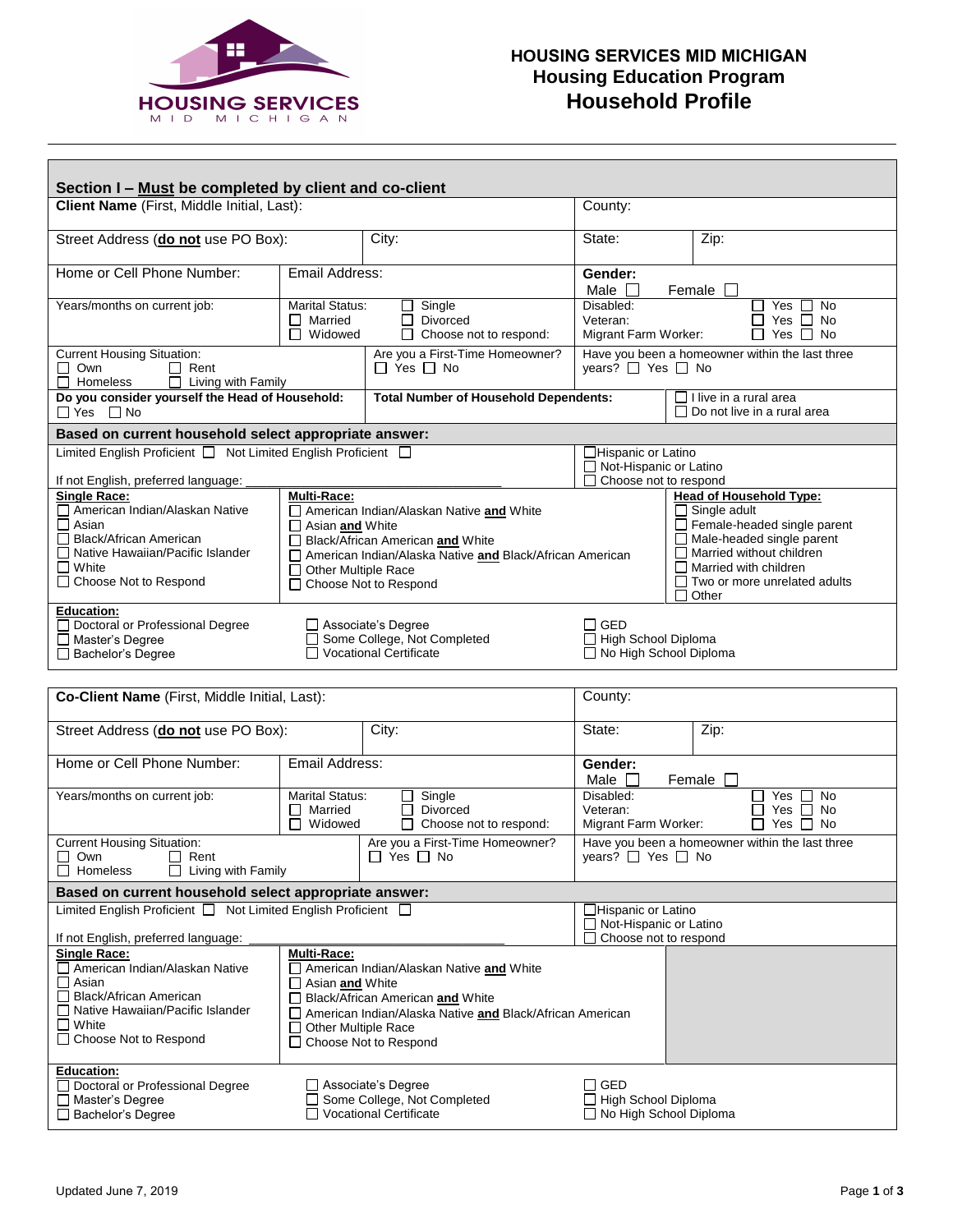| Section II - Current Homeowner(s) ONLY                                                                                                                                                                                                                                                                                 |                                                                                          |  |                                                                                                                                                                                                                                                                                                                                                                                          |        |        |                                                                                                       |      |  |
|------------------------------------------------------------------------------------------------------------------------------------------------------------------------------------------------------------------------------------------------------------------------------------------------------------------------|------------------------------------------------------------------------------------------|--|------------------------------------------------------------------------------------------------------------------------------------------------------------------------------------------------------------------------------------------------------------------------------------------------------------------------------------------------------------------------------------------|--------|--------|-------------------------------------------------------------------------------------------------------|------|--|
| Do you currently have a MSHDA Mortgage?<br>$\Box$ Yes $\Box$ No                                                                                                                                                                                                                                                        |                                                                                          |  | Have you received Step Forward Assistance?<br>□ Yes □ No                                                                                                                                                                                                                                                                                                                                 |        |        |                                                                                                       |      |  |
| Name of Originating Lender (if available):                                                                                                                                                                                                                                                                             |                                                                                          |  | Original Loan Number (if available):                                                                                                                                                                                                                                                                                                                                                     |        |        |                                                                                                       |      |  |
| Name of Current Servicer (if available):                                                                                                                                                                                                                                                                               |                                                                                          |  | Loan number assigned by Servicer:                                                                                                                                                                                                                                                                                                                                                        |        |        |                                                                                                       |      |  |
| When did you purchase your home?                                                                                                                                                                                                                                                                                       |                                                                                          |  | Have you lived at this address for at least two years? [ Yes  <br>No.<br>If not, list previous address(es):                                                                                                                                                                                                                                                                              |        |        |                                                                                                       |      |  |
| Does your name appear on:<br><b>Property Deed</b><br><b>Land Contract</b><br>Mortgage                                                                                                                                                                                                                                  |                                                                                          |  | <b>Total Monthly Payment (including Taxes &amp; Insurance):</b>                                                                                                                                                                                                                                                                                                                          |        |        |                                                                                                       |      |  |
| Select type of loan product:<br>$\Box$ Fixed rate currently under 8%<br>$\Box$ Fixed rate currently 8% or greater<br>$\Box$ ARM currently under 8%<br>$\Box$ ARM currently at 8% or greater<br>$\Box$ Fixed rate currently under 8% as a result of loan modification in last six months                                |                                                                                          |  | $\Box$ Fixed rate currently under 8% as a result of loan modification in last six months<br>$\Box$ Fixed rate currently 8% or greater as a result of loan modification in last six<br>months<br>ARM currently under 8% as a result of loan modification in last six months.<br>ARM currently at 8% or greater as a result of loan modification in last six months<br>$\Box$ I don't know |        |        |                                                                                                       |      |  |
| If type of loan is an ARM, has the interest rate already reset?<br>Do you have a second mortgage?<br>Yes $\Box$ No<br>Yes $\Box$ No                                                                                                                                                                                    |                                                                                          |  |                                                                                                                                                                                                                                                                                                                                                                                          |        |        |                                                                                                       |      |  |
| Have you filed bankruptcy in the<br><b>Current status of Loan:</b><br><b>□ Current</b><br>past two years?<br>$\Box$ 91-120 days late<br>$\Box$ 30-60 days late<br>$\Box$ Yes $\Box$ No<br>$\Box$ 120 + days late<br>$\Box$ 61-90 days late                                                                             |                                                                                          |  | Have you had a Credit Report pulled<br>within the last 6 months:<br>$\Box$ Yes $\Box$ No                                                                                                                                                                                                                                                                                                 |        |        |                                                                                                       |      |  |
| Is your mortgage delinquent?<br>$\Box$ Yes $\Box$ No<br>If yes, amount delinquent?<br>\$                                                                                                                                                                                                                               | Are your property taxes delinquent?<br>Yes $\Box$ No<br>If yes, amount delinquent?<br>\$ |  |                                                                                                                                                                                                                                                                                                                                                                                          |        |        | Is your homeowner's insurance<br>delinquent?<br>$\Box$ Yes $\Box$ No<br>If yes, amount delinquent? \$ |      |  |
| Select primary reason for default:<br>$\Box$ Reduction in income<br>$\Box$ Increase in Loan Payment<br>□ Business Venture Failed<br>$\Box$ Poor budget management skills<br>Medical Issues<br>□ Divorce/Separation<br>$\Box$ Loss of income<br>$\Box$ Increase in Expenses<br>□ Death of Family Member<br>$\Box$ Other |                                                                                          |  |                                                                                                                                                                                                                                                                                                                                                                                          |        |        |                                                                                                       |      |  |
| What was the date (month/year) of the event leading up to the<br>delinquent mortgage or land contract payments?                                                                                                                                                                                                        |                                                                                          |  | Do you feel that you have recovered from the situation?<br>$\Box$ Yes $\Box$ No                                                                                                                                                                                                                                                                                                          |        |        |                                                                                                       |      |  |
| Have you been notified of a date for a Sherriff's Sale?<br>$\Box$ Yes $\Box$ No                                                                                                                                                                                                                                        |                                                                                          |  | Has there been a Sherriff's Sale of this property?<br>$\Box$ Yes $\Box$ No<br>If yes, what is/was the date of the Sherriff's Sale?                                                                                                                                                                                                                                                       |        |        |                                                                                                       |      |  |
| Are you currently working with an attorney regarding the<br>delinquency of your mortgage, property taxes or land<br>contract?<br>$\Box$ Yes $\Box$ No                                                                                                                                                                  |                                                                                          |  | If yes, please provide attorney name and contact<br>information?                                                                                                                                                                                                                                                                                                                         |        |        |                                                                                                       |      |  |
| If available, please provide the following information for the mortgage servicer or land contract holder that you make your<br>payments to:                                                                                                                                                                            |                                                                                          |  |                                                                                                                                                                                                                                                                                                                                                                                          |        |        |                                                                                                       |      |  |
| Address:                                                                                                                                                                                                                                                                                                               | City:                                                                                    |  |                                                                                                                                                                                                                                                                                                                                                                                          | State: |        |                                                                                                       | Zip: |  |
| Phone:                                                                                                                                                                                                                                                                                                                 | Fax:                                                                                     |  |                                                                                                                                                                                                                                                                                                                                                                                          |        | Email: |                                                                                                       |      |  |